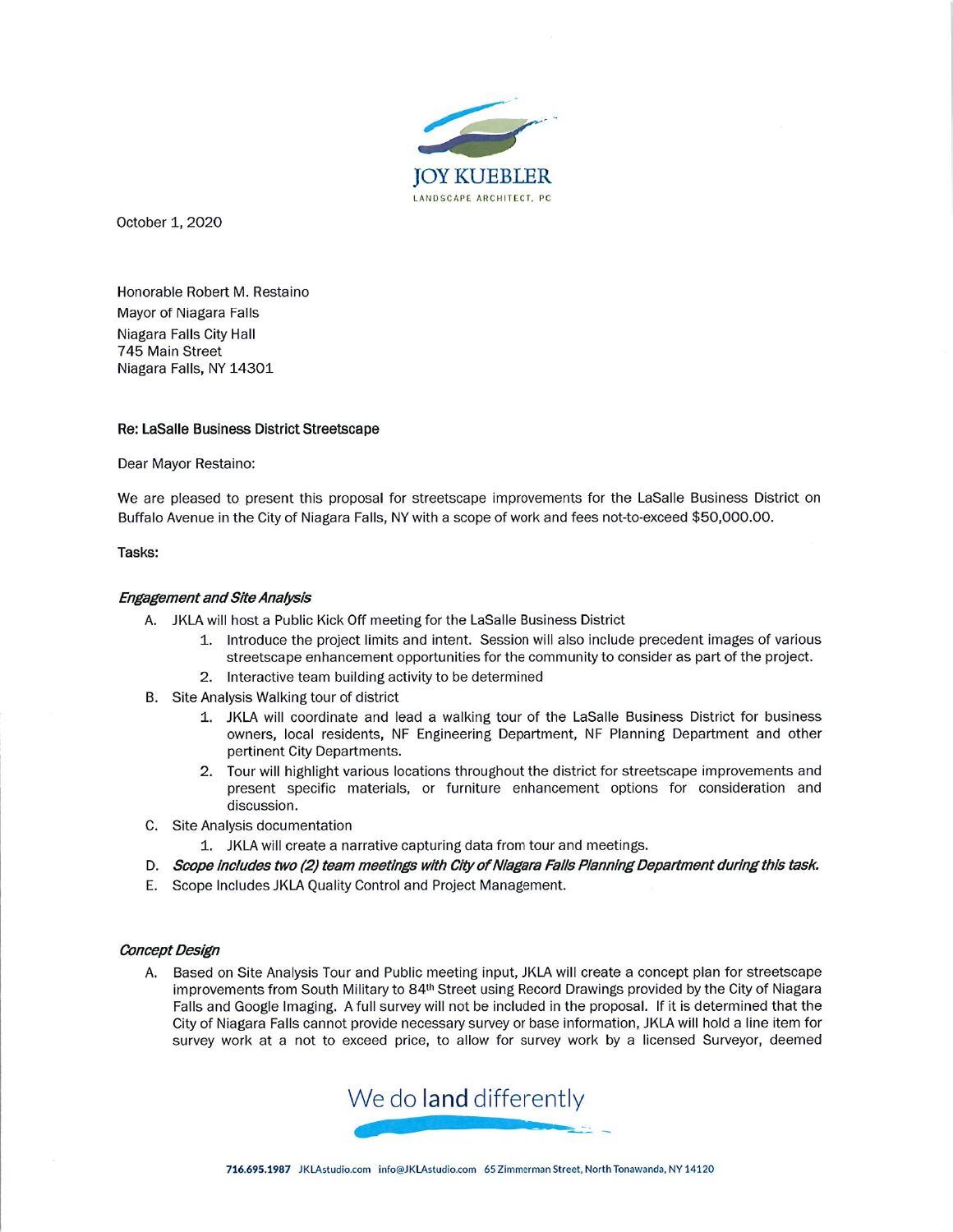

necessary for the successful installation of the streetscape improvements.

- 1. Streetscape enhancements could inciude:
	- a.Sidewalk repair
	- b. Crosswalk enhancements
	- c. Banners, signs, interpretive signs
	- d.Street furniture, trash cans, bike racks
	- e. Trees, planting areas, container plants
	- f. Expanding existing greenspaces, opening views to nearby creek
- 2. JKLA will create concept drawings
	- a. Plan view rendering
	- b. Up to three perspective views
	- c. Materials Palette booklet
		- 1. Furniture and specialty items
		- 2. Pavement treatments
		- 3. Trees and planting suggestions
- B. JKLA will inventory existing non-traftic signage in the district, review sign intent and informational content, and make recommendations for consoiidation, replacement or additions.
- C- Based on approved concept designs, JKLA will prepare an Order of Magnitude Opinion of Probable Costs.
- D. Scope includes two (2) team meetings with City of Niagara Falls Engineering and Planning Departments during this task.
- E. Scope Includes JKLA Quality Control and Project Management.

### Bid Document Phase

- A. Confirmation of materials pallet including hardscape, surfacing, equipment and furnishings.
- 8. Additional survey work that may be required to compiete the Bid Document Phase wiil be subcontracted through JKLA, not to exceed \$2500.00
- C. Preparation of Drawings and specifications for Construction and Bidding of the streetscape work.
	- 1. Site Preparation Plan
	- 2. Site Layout and Materials Plan with pertinent spot elevations indicated where necessary. A full grading plan will not be included.
	- 3. Planting Plan
	- 4. Construction Details
- D. JKLA will create content and graphics for three (3) interpretive and or/ wayfinding signs to be located in the district.
	- 1. Research content by theme
	- 2. Prepare overview of content with Owner
	- 3. Coordination with Interpretive signage manufacturer
	- 4. initial sign design-layout concepts for Owner approval
	- 5. Revision of layout for final approval
- E. Based on approved refined designs, JKLA will prepare a refined Opinion of Probable Costs to confirm budget expectations.
- F. Preparation of a 50% review set for Owner and Owner's Representative. Scope includes one (i) opportunity for Owner comment and response by JKLA for this 50% submission.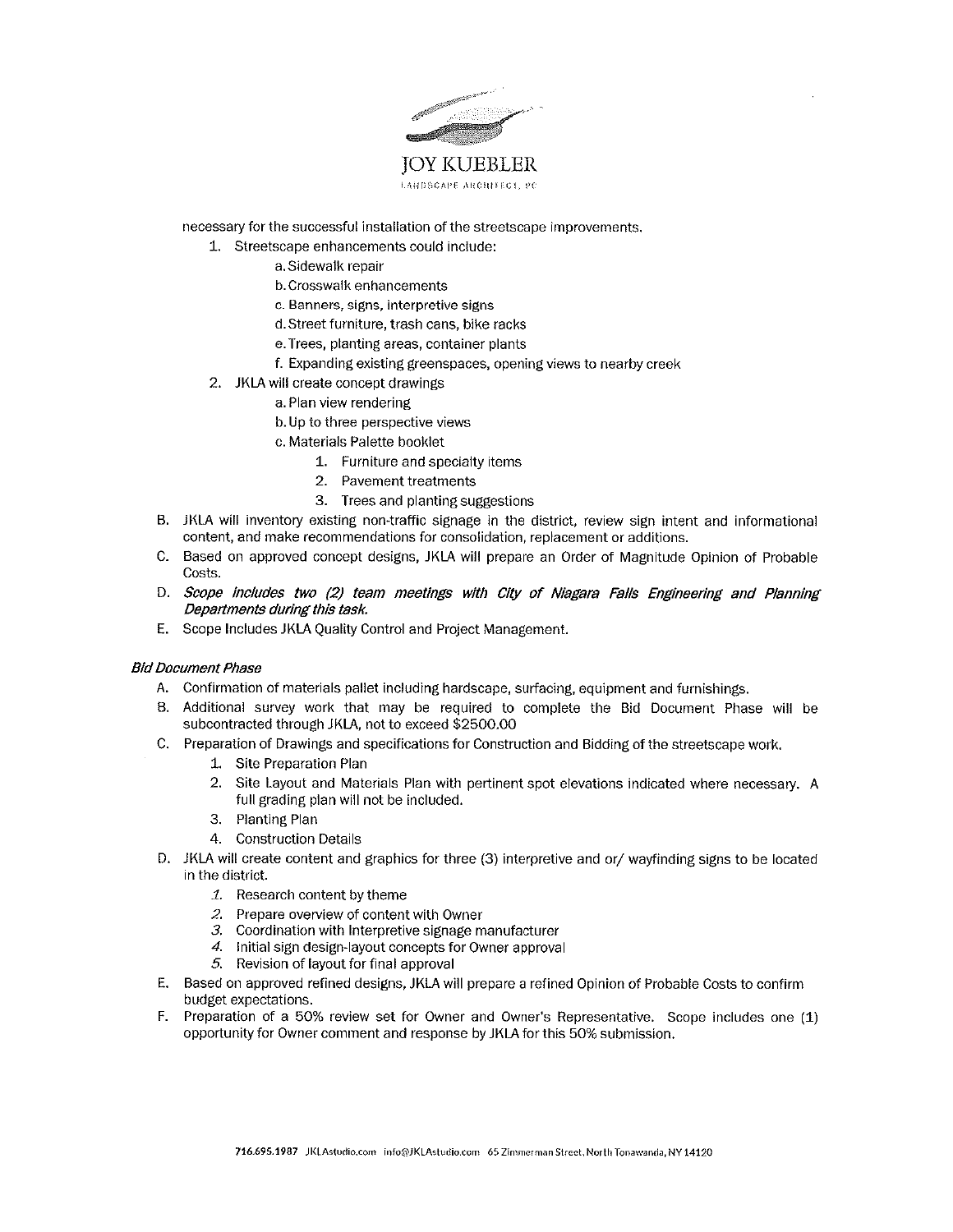

- G. Preparation of a 90% review set for Owner and Owner's Representative. Scope includes one (1) opportunity for Owner comment and response byJKLA for this 90% submission.
- H. JKLA can develop a procurement list with quantities for items to be purchased from the NYS Contract lists with the intent for contractor bid and installation.

1. Street furniture

- i. Preparation of the 100% bid document set, with design specifications using the City of Niagara Fails Front-End specifications.
- J. Scope includes three (3) team meetings with City of Niagara Falls Engineering and Pfanning Departments during this tash.
- K. Scope Includes JKLA Quality Control and Project Management.

### **Bidding Support Services**

\*Pnmafy Bidding process to be administered by the City of Niagara Fails.

- A. JKLA will prepare documents for uploading to Avalon Contractor Room and Construction Exchange
- B. JKLA will schedule and lead a pre-bid meeting
- C. JKLA will answer contractor questions during bidding process and prepare any addenda to bid documents with narrative or drawings as necessary.
- D. Scope includes one (1) team meeting with City of Niagara Fails Engineering and Planning Departments during this task.
- E. Scope Includes JKLA Quality Control and Project Management

#### Construction Administration Phase

^Construction Inspection Sen/ices will be performed by the City of Niagara Falls. \*JKLA wl{i perform design specific construction administration as noted below.

- A. JKLAwili participate in a pre-construction meeting with Owner and Contractor.
- B. JKLAwili answer Contractor and Owner questions during construction, review product submittals for compliance, and prepare suppiementai information for contractor.
- C. JKLA will observe construction on the site up to three (3) visits for up to 1.5 hours each.
- D. JKLA will visit site for "Punch List" of remaining work and relevant issues.
- E. Upon final completion JKLA will visit site and review with owner to confirm project is complete.
- F. Scope above describes a total of five (5) site visits/ meetings with City of Niagara Falls Engineering and Planning Departments and Contractor.
- G. Scope Includes JKLA Quality Control and Project Management.

Fees

Engagement and Site Analysis task described above shall be provided for the affixed sum of \$7,400.75, not including reimbursable expenses as noted below, in accordance with the terms and conditions of this Agreement.

A. Final documents will be provided as Word file and PDF electronic files for Owner use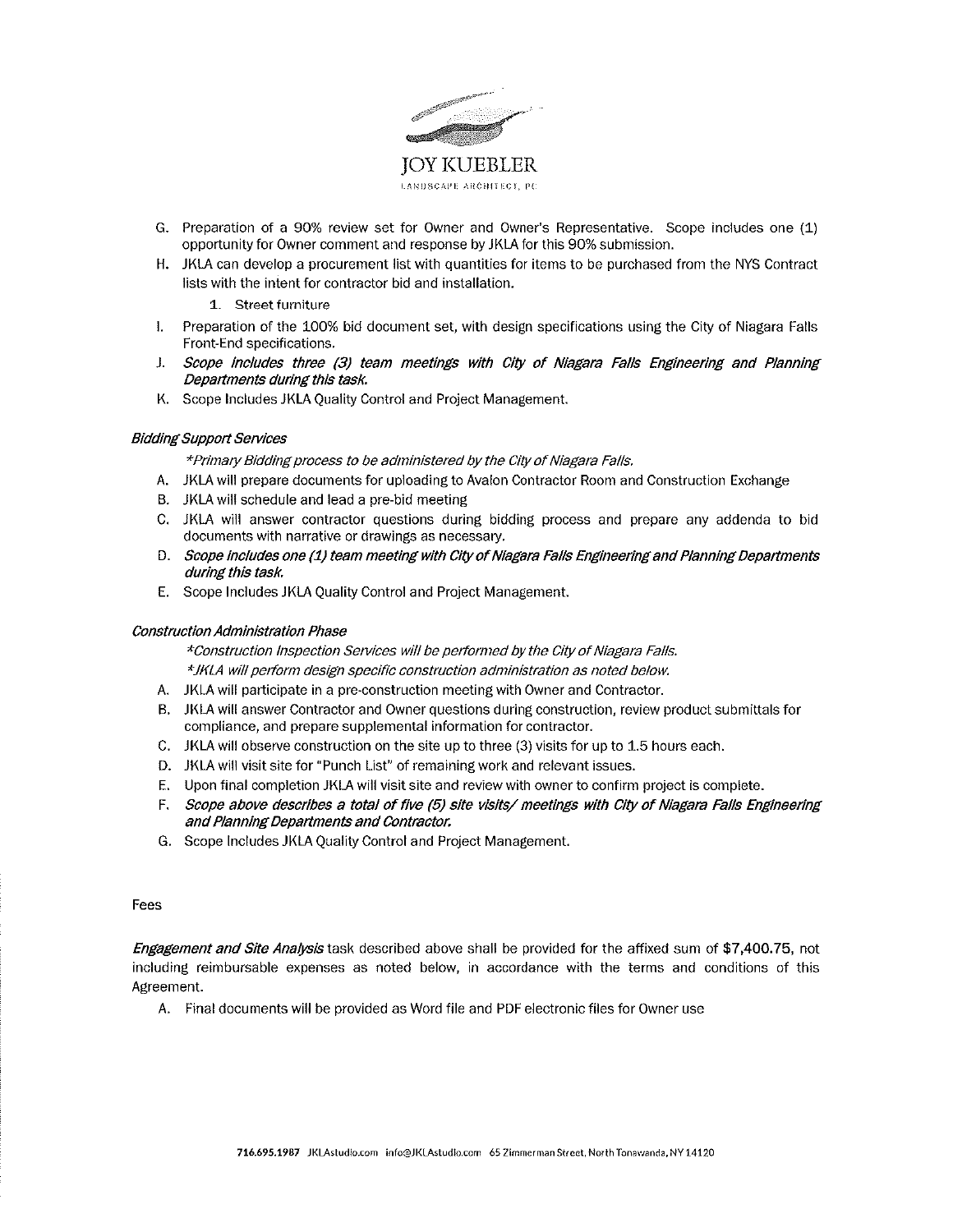

**Concept Design task described above shall be provided for the affixed sum of \$8,982.38 not including** reimbursabie expenses as noted below, in accordance with the terms and conditions of this Agreement. Review and response by JKLA in addition to that noted in scope above will not be accommodated without an increase in Fee.

A. Final documents will be provided as Word file and PDF electronic files for Owner use

Bid Documents task described above shall be provided for the affixed sum of \$26,220.66, not including reimbursabie expenses as noted below, in accordance with the terms and conditions of this Agreement. Review and response by JKLA in addition to that noted in scope above will not be accommodated without an increase in Fee.

A. Final documents will be provided as PDF electronic flies for bidding purposes.

Bidding Support Services task described above shall be provided for the affixed sum of \$2,007.51, not including reimbursable expenses as noted beiow, in accordance with the terms and conditions of this Agreement. Review and response by JKLA in addition to that noted in scope above wilt not be accommodated without an increase in Fee.

A. Any documentation will be provided as PDF electronic fifes for Owner's Use.

Construction Administration task described above shall be provided for the affixed sum of \$3,288.70, not including reimbursabie expenses as noted below, in accordance with the terms and conditions of this Agreement. Review and response by JKLA in addition to that noted in scope above wili not be accommodated without an increase in Fee.

8. Any documentation will be provided as PDF electronic files for Owner's Use.

Contingency fee for undefined services the contract includes a not to exceed line item of \$1,500.00 to support tasks or services yet to be identified but may be deemed necessary by the Owner.

# Reimbursable Expenses

Expenses are in addition to the compensation for Basic and Additionai services and shall not exceed \$600.00. These include actual expenditures incurred in the interest of the project as listed in the following:

- Customized engagement materials, venue costs, advertisement costs, etc; as approved by owner.
- Direct printing costs for flyers, posters, brochures, plans, bid set, renderings, reports in addition to provided pdf files, quantities approved by owner.
- Direct expense for courier, US Postal service or expedited courier services with prior approval.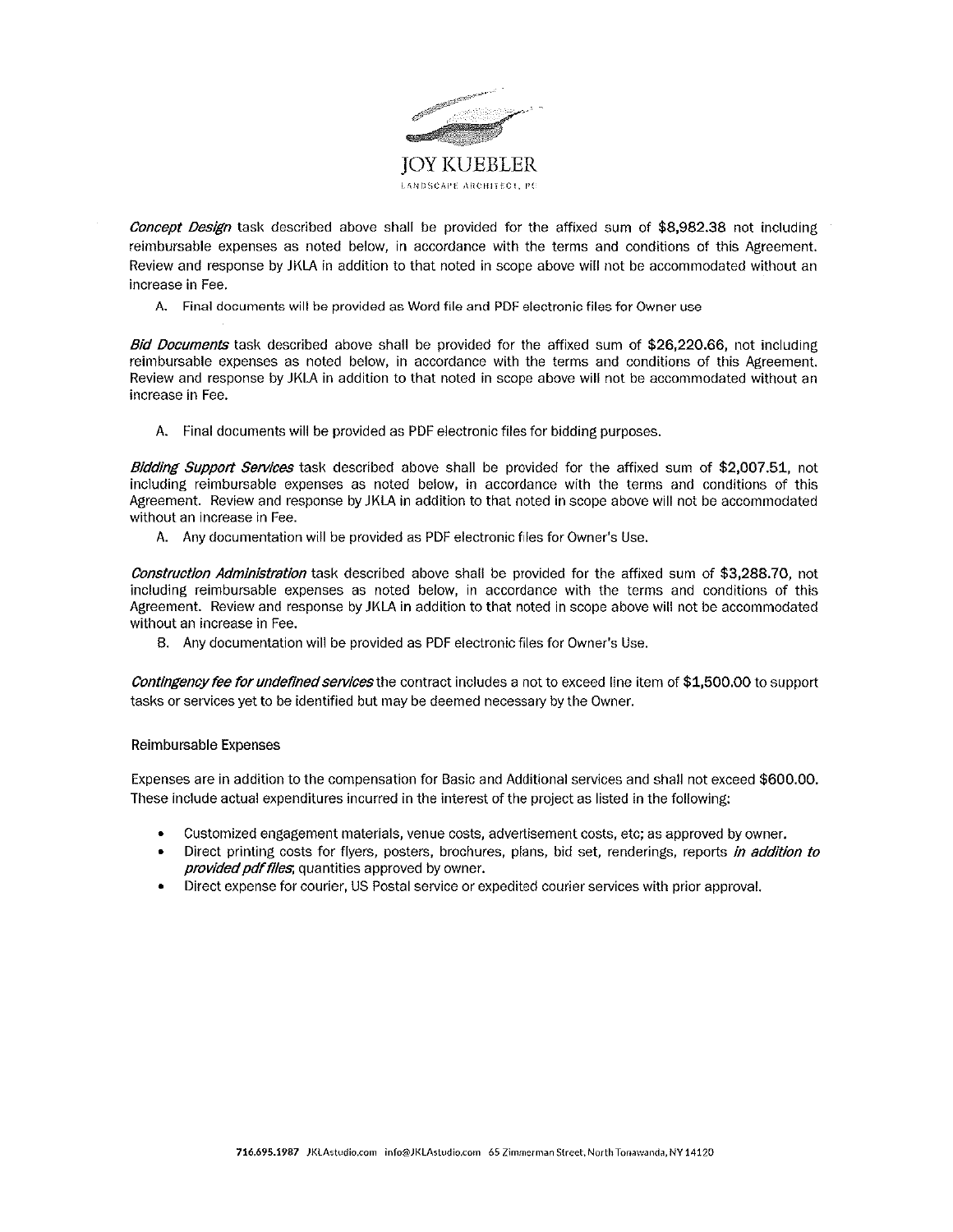

### Additional Services

Should JKLA be required to perform additional services beyond those outlined in sections above, compensation will be assessed on an hourly basis of \$200.00 for principal, \$110.00 for Design 1, \$90.00 for Design 2, \$70.00 for Design 3 personnel, and \$55.00 for Design 4 personneL

Additional Services include but are not limited to:

- A. Additional community engagement meetings or events.
- 8. Revisions to design, drawings and reports in addition to those noted in scope above.
- C. Written narratives or iilustrative documents, posters, models, or colored renderings in addition to those mentioned above.
- D. Meetings with Owner and Owner's Representative in addition to those noted above.
- E. Additional Interpretive Sign Content (Quantity to Be Determined) if it is to be determined that signs in addition to the three (3) signs included in the Bid Documents are required or desired by the Owner, sign content and layout can be provided for the affixed sum of \$3,480.94 per sign, not including reimbursable expenses as noted below, in accordance with the terms and conditions of this Agreement. Review and response by JKLA in addition to that noted in scope above will not be accommodated without an increase in Fee. This cost is presented as a per sign cost to allow for Owner's determination on quantity and phasing.
	- A. Final documents wiil be provided as PDF electronic flies for Owner's use.

# Payment Terms

This proposal will be foliowed by a standard American Society of Landscape Architects contract between Owner and Landscape Architect. The contract will be governed by the standard terms and conditions as noted therein.

Invoices will be paid within 30 days of receipt, without exception.

#### **Schedule**

JKLA is prepared to begin work immediately upon Authorization to Proceed.

#### Validation

This proposal offer is valid until the 30th day of September 2020. If the contract proposal is not endorsed by the parties listed below before the contract offer expires, JKLA reserves the right to reevaluate the proposal and all scope and fees associated with it.

Upon authorization of the proposal, a formal contract for services will be executed with the City of Niagara FaHs.

JKLA wouid be pleased to answer any questions you may have or to clarify the various points above.